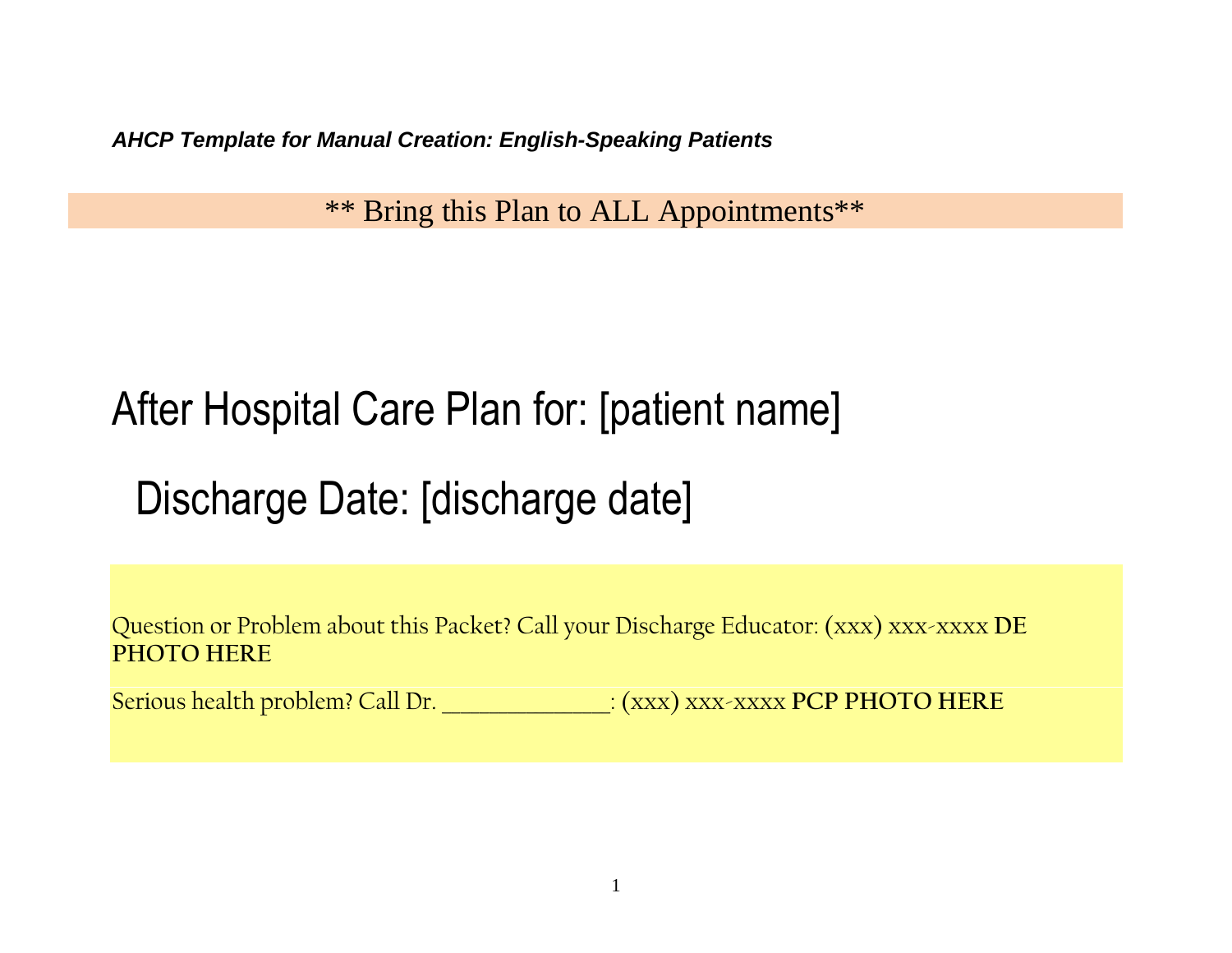### **EACH DAY** follow this schedule:

## MEDICINES

| What time of day<br>do I take this<br>medicine? | Why am I taking this<br>medicine? | Medicine name<br>Amount | How many do I<br>take? | How do I take<br>this medicine? |
|-------------------------------------------------|-----------------------------------|-------------------------|------------------------|---------------------------------|
|                                                 |                                   |                         |                        |                                 |
|                                                 |                                   |                         |                        |                                 |
|                                                 |                                   |                         |                        |                                 |
| <b>Morning</b>                                  |                                   |                         |                        |                                 |
|                                                 |                                   |                         |                        |                                 |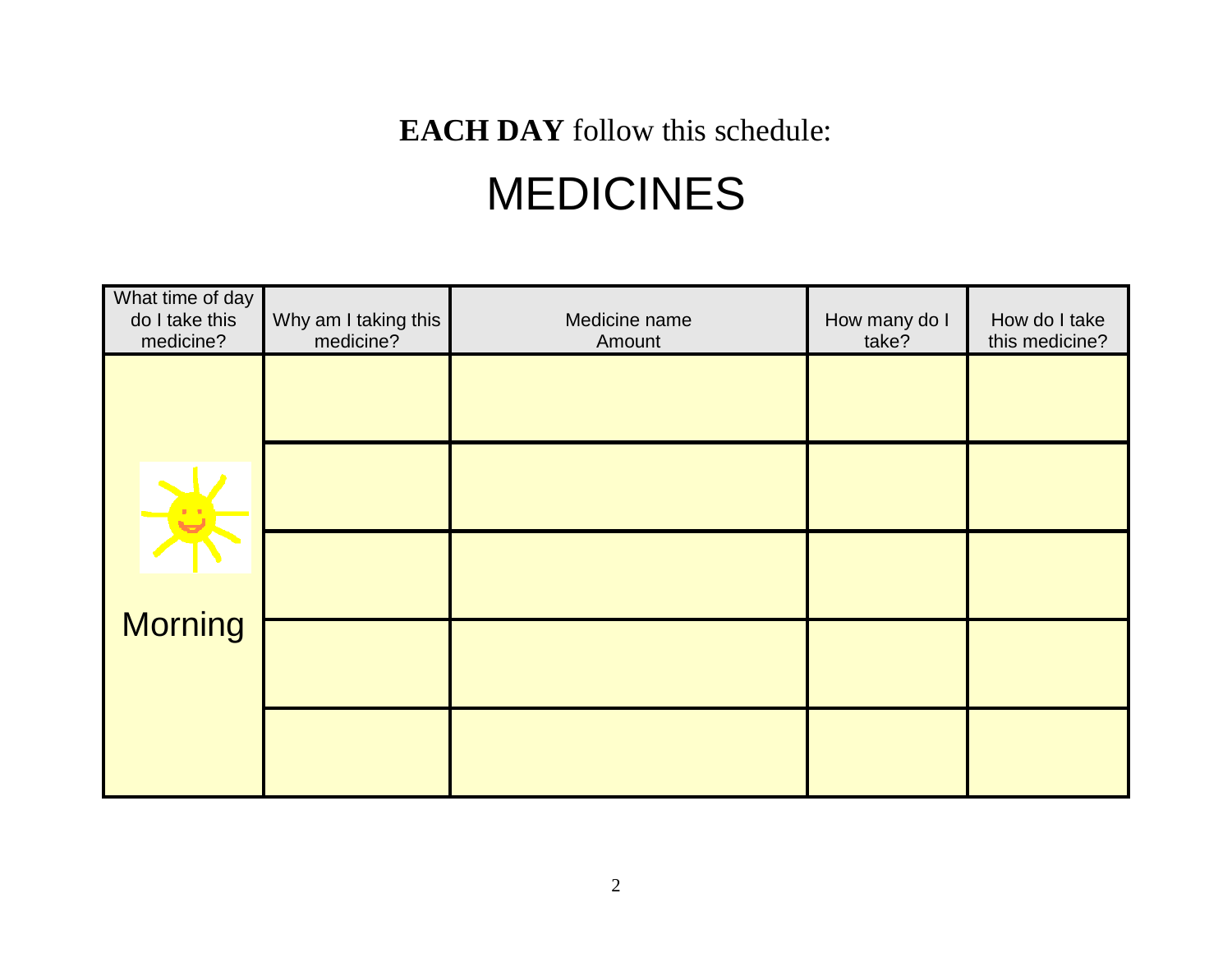| What time of day<br>do I take this<br>medicine? | Why am I taking this<br>medicine? | Medicine name<br>Amount | How many do I<br>take? | How do I take<br>this medicine? |
|-------------------------------------------------|-----------------------------------|-------------------------|------------------------|---------------------------------|
|                                                 |                                   |                         |                        |                                 |
|                                                 |                                   |                         |                        |                                 |
| Morning                                         |                                   |                         |                        |                                 |
|                                                 |                                   |                         |                        |                                 |
|                                                 |                                   |                         |                        |                                 |
|                                                 |                                   |                         |                        |                                 |
| Noon                                            |                                   |                         |                        |                                 |
|                                                 |                                   |                         |                        |                                 |
|                                                 |                                   |                         |                        |                                 |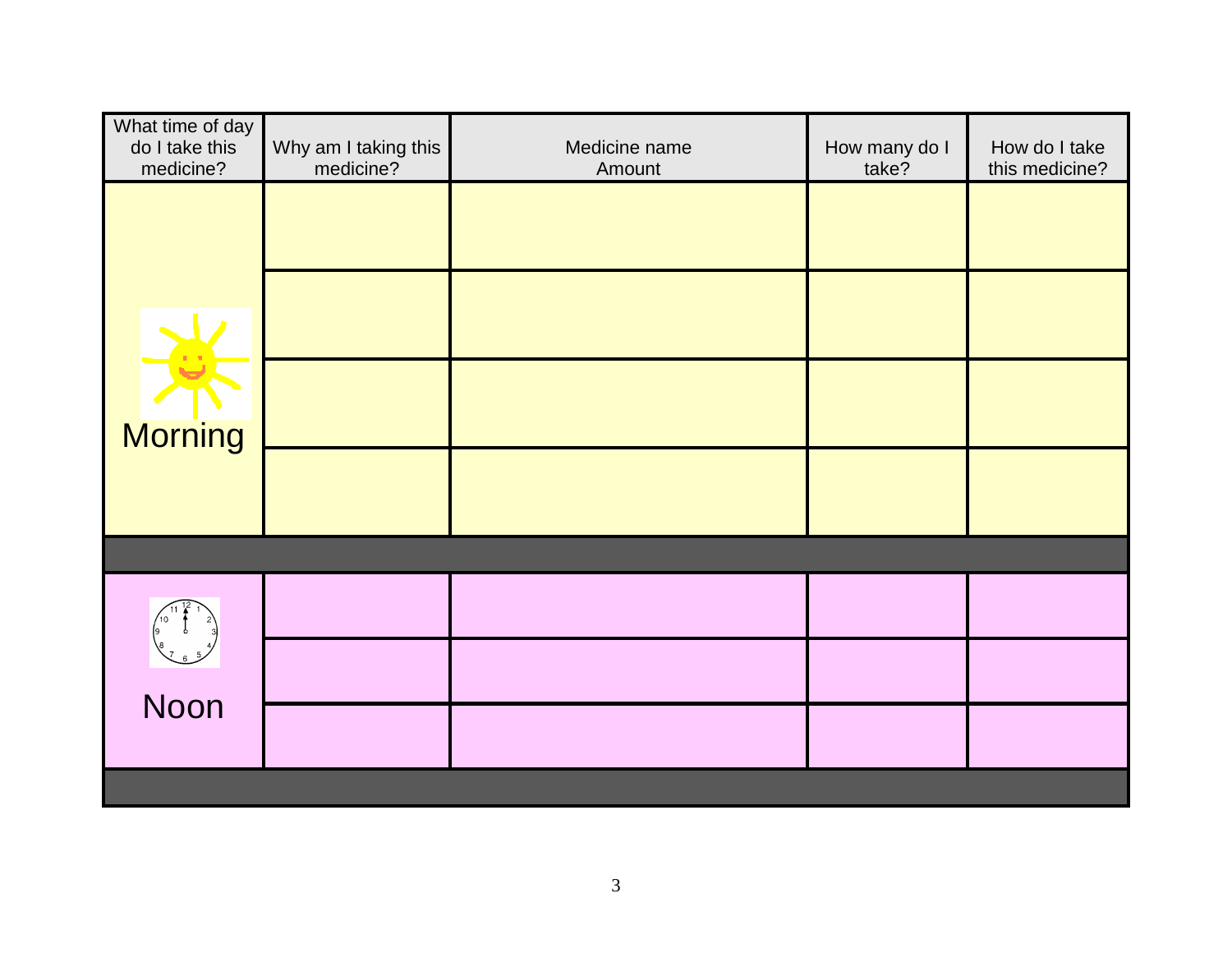| What time of day<br>do I take this<br>medicine? | Why am I taking this<br>medicine? | Medicine name<br>Amount | How many do I<br>take? | How do I take<br>this medicine? |
|-------------------------------------------------|-----------------------------------|-------------------------|------------------------|---------------------------------|
|                                                 |                                   |                         |                        |                                 |
| <b>Evening</b>                                  |                                   |                         |                        |                                 |
|                                                 |                                   |                         |                        |                                 |
|                                                 |                                   |                         |                        |                                 |
| <b>Bedtime</b>                                  |                                   |                         |                        |                                 |
|                                                 |                                   |                         |                        |                                 |
| Only if you<br>need it for                      |                                   |                         |                        |                                 |
| Only if you<br>need it for                      |                                   |                         |                        |                                 |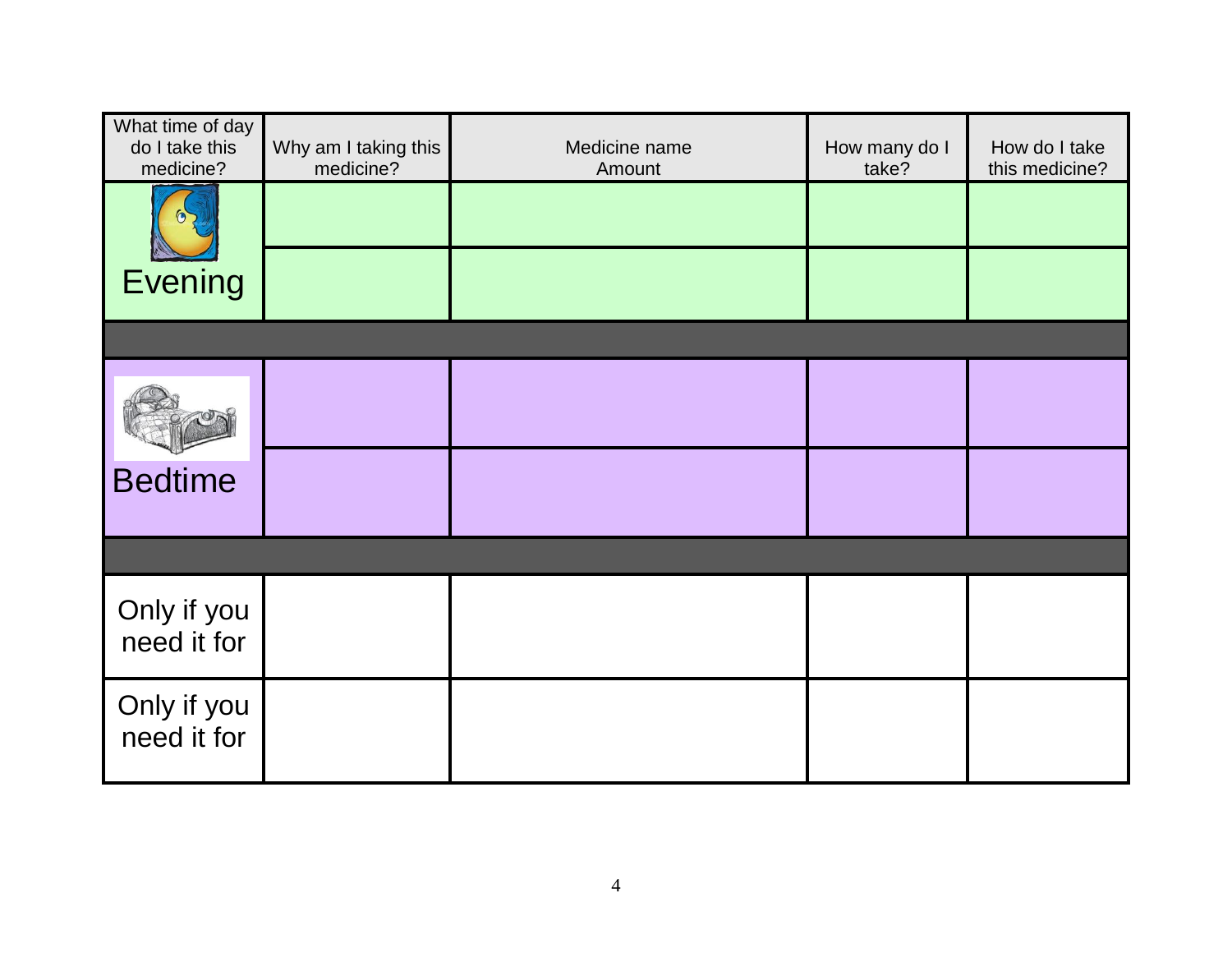### \*\* Bring this Plan to ALL Appointments\*\*

[Insert Patient Name]

What is my main medical problem?

[Insert Primary diagnosis]

When are my appointments?

| Date/time of appt         |  |
|---------------------------|--|
| Provider name             |  |
| Provider site information |  |
| Reason for appt           |  |
| Provider phone number     |  |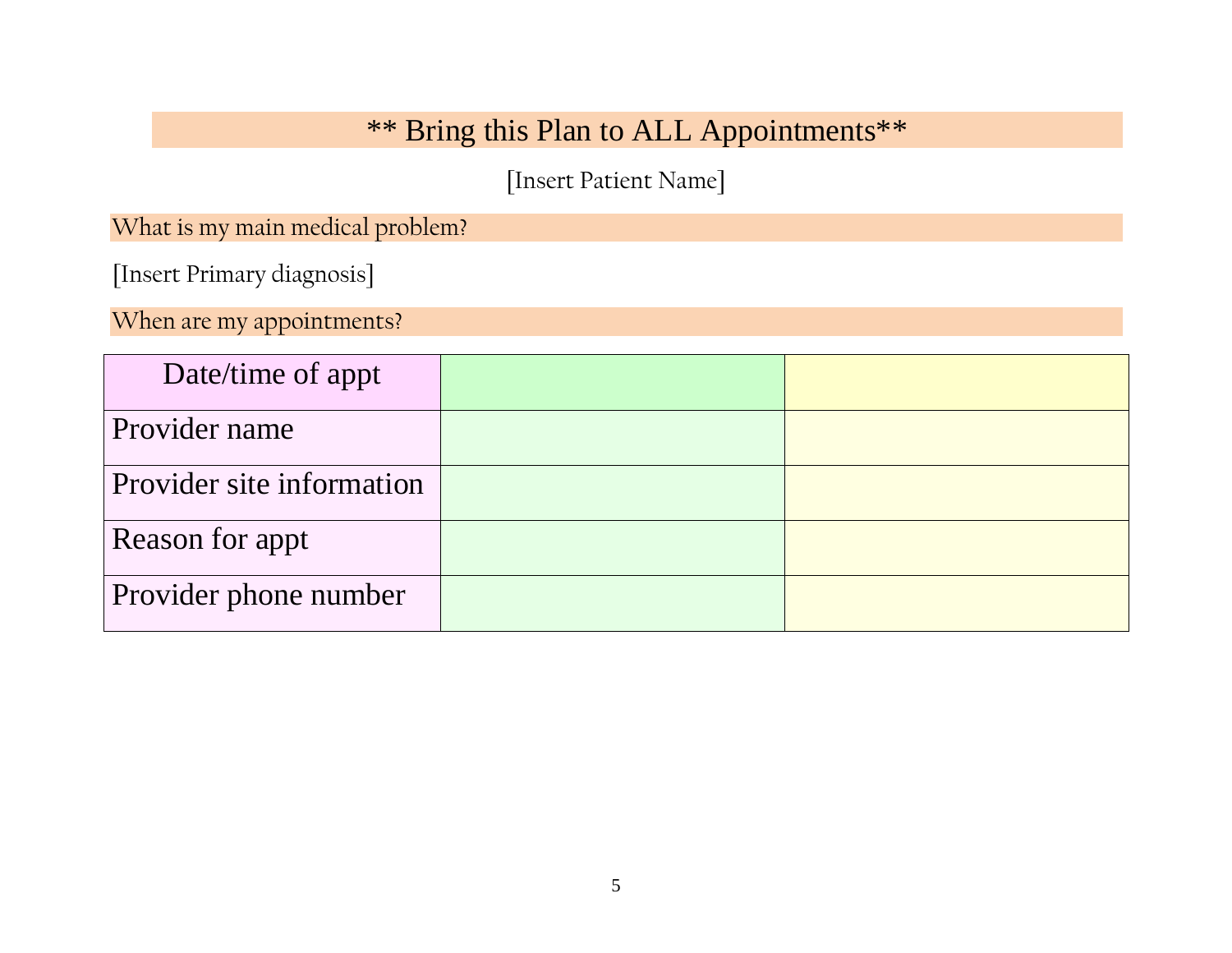What exercises are good for me?

Default (if applicable):

[Walking is a very healthy form of exercise. Please do your best to walk for at least 20 minutes everyday.]

What should I eat?

Default (if applicable):

[Eating food that is low in fat and low in cholesterol will help you stay healthy.]

What are my medicine allergies?

**REMEMBER you are allergic to [list medicine allergies].** 

Where is my pharmacy?

[Insert pharmacy name, location, contact information]

*{If applicable, include:}* 

TRY TO QUIT SMOKING: call [contact information]